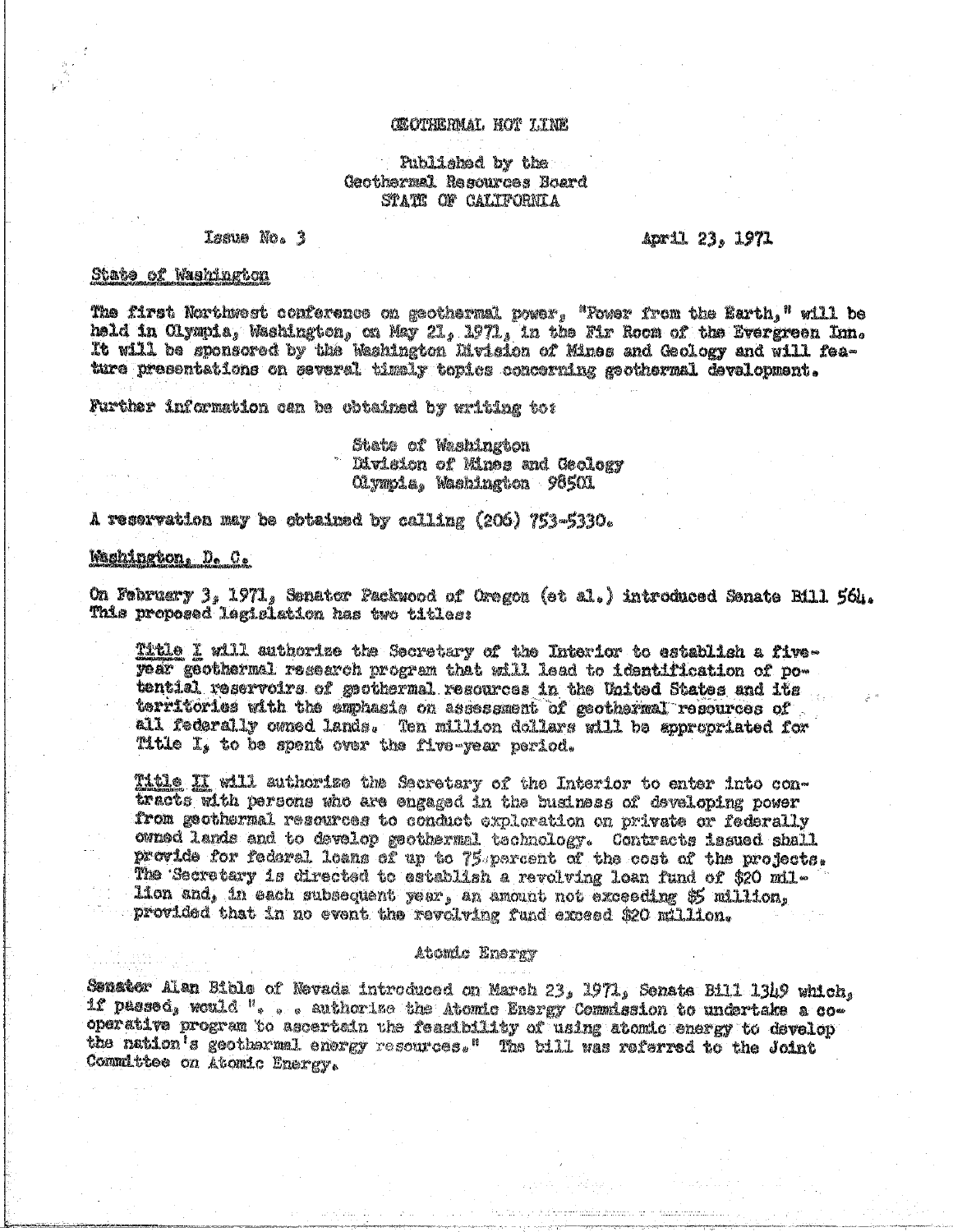## Desalting Geothermal Brines

"The U. S. Office of Saline Water, Department of the Interior, is conducting research and development studies aimed at developing the technology and proving the feasibility of desalting geothermal brines. A request for proposal (RFP) has been issued for the construction and operation of a test unit that would operate on simulated geothermal feed stocks.

The objective is to determine the high-temperature flashing and scaling characteristics of this new feed. The deadline for receipt of proposals is May 10, 1971.

For further information, contact: Glenn Coury, Distillation Division, Office of Saline Water, Department of the Interior, Washington, D. C. 20210; phone --  $(202)$  $3h3 - h675.$  "

### Sacramente, California

Senators Alquist and Way introduced on March 31, 1971, Senate Bill 85h which authorizes the Geothermal Resources Board to conduct jointly with the United States Department of the Interior, a design study for a pilot program to determine the most efficient and economic methods of producing electric power, mineral by-products, and demineralized water from goothermal resources. It will appropriate 2100,000, of which 350,000 would be from the General Fund and the other 350,000 from the Petroleum and Gas Fund for such purposes.

### Nevada Bureau of Mines

Larry Garside and John Schilling of the Nevada Bureau of Mines (University of Nevada, Reno, Nevada 69507) are compiling information on Nevada geothermal rosoures (het springs, wells, het water in mines, etc.) which will eventually be published by the Bureau. The raw data is available for inspection by appeintment. The Bureau is also interested in receiving unpublished information to add to their files, particularly drilling records and private reports.

#### State of New Mexico

The following open file reports of the New Mexico State Bureau of Mines and Mineral Resources are uvailable on microfiche:

"New Mexico's Thermal Waters," Part I - basic data by W. K. Summers  $(8$  macroficke), \$1.00

"New Mexico's Thermal Waters, " Part II - text and discussion by W. K. Summors and W. E. Bertholf (j miarofiche), \$1.00

For copies:

New Maxice State Rureau of Mines and Mineral Resources Socorro, New Marsen  $67801$ .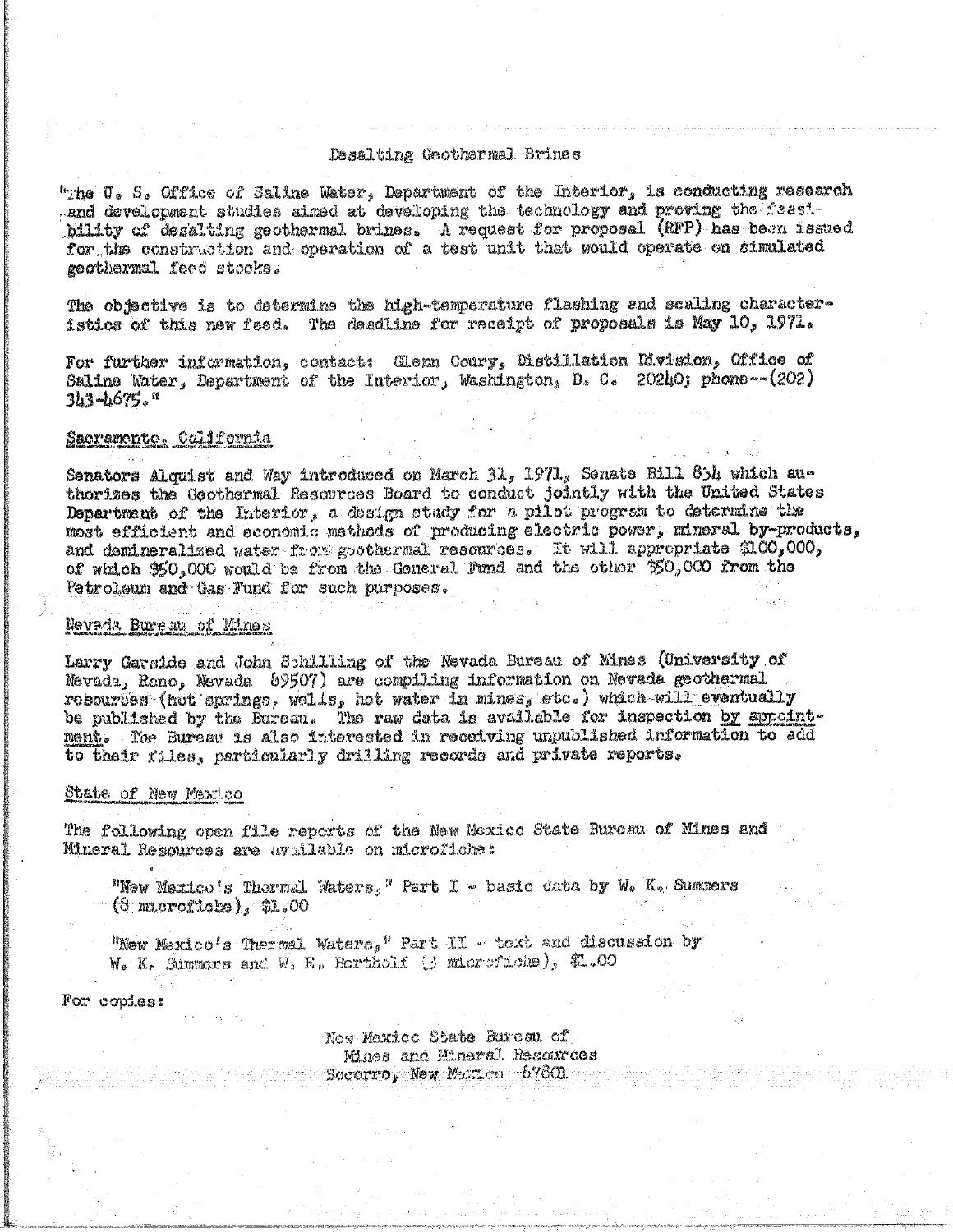Information may be obtained by writing to:

Consiglio Nazioale delle Ricerche Instituto Internazionale Per Le Ricerche Geotermiche Lungarno Pacinotti 55 Pisa, Italy

 $\Delta\sigma$ 

**Signal** عيبه -de

ele.

Direct all correspondence to:

 $\mathcal{H}$ 

Geothermal Hot Line Division of Oil and Gas  $1416$   $\rightarrow$  9th Street, Room 1316 Sacramento, CA 95814

The success of this publication depends on the participation of the people receiving it. The more information we receive, the more we can disburse. If you wish to submit a newsworthy item, please make it as concise and complete as possible and include your name, address, and phone number.

The title of this publication has been shortened from "Geothermal Hot Line **NOTE:** Newsletter" to "Geothermal Hot Line".

\* \* \* \* \* \*